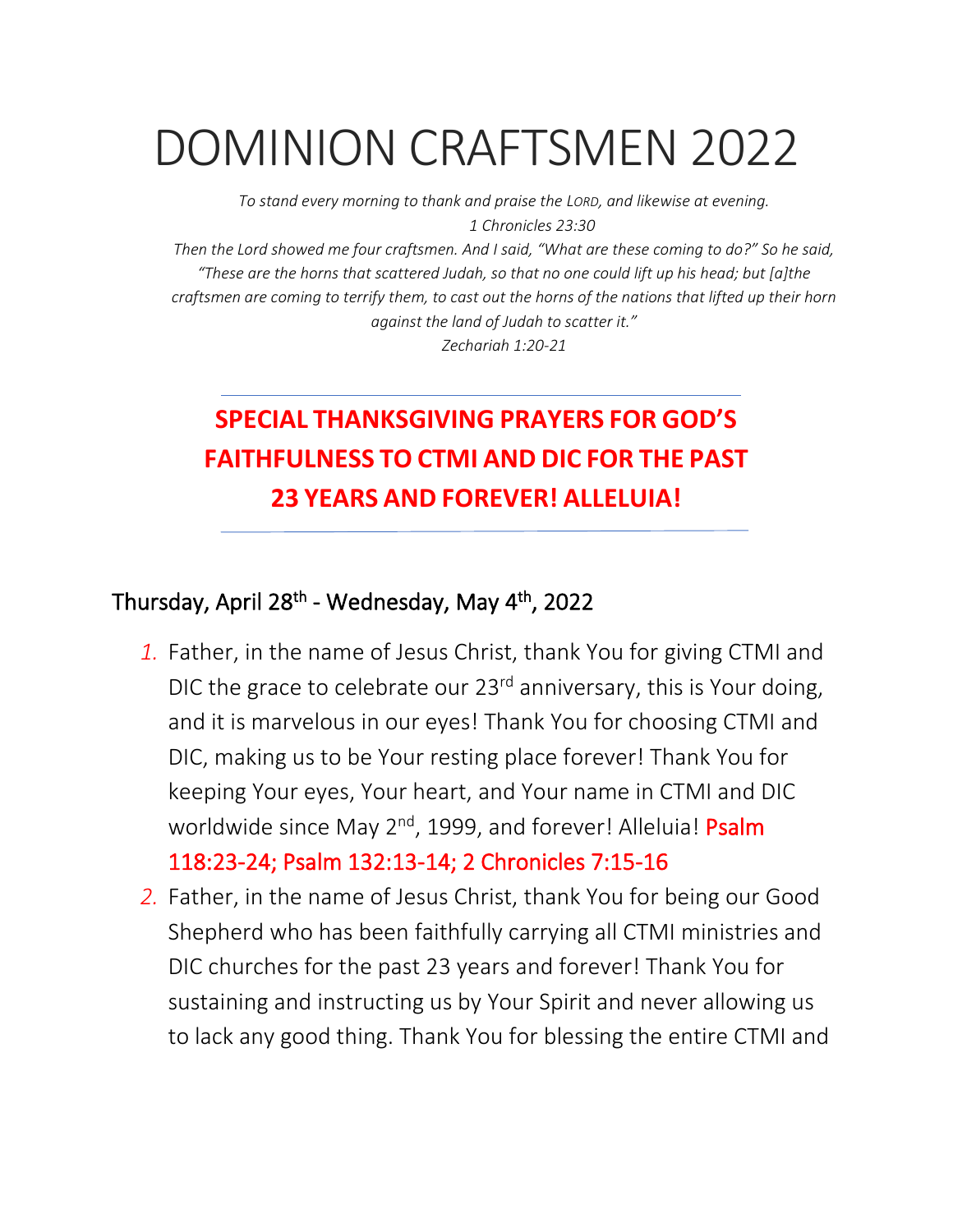DIC family with abundant and eternal life in Christ Jesus. Isaiah 40:11; Psalm 23:1-3; Nehemiah 9:19-21; John 10:10b

- *3.* Father, in the name of Jesus Christ, thank You for Your glorious presence that permanently rests on all CTMI ministries and DIC churches for the past 23 years and forever! Father, thank You for manifesting Your saving, healing, delivering, and miracle-working power in all our onsite and online services, meetings, convocations, and outreaches. Father, thank You for all the lives that You have gloriously saved and changed in CTMI and DIC since May 2, 1999, and forever! Exodus 40:34-36; Psalm 63:1-2; 2 Corinthians 3:18
- 4. Father, in the name of Jesus Christ, thank You for giving CTMI and DIC under-shepherds after Your own heart – *our presiding pastors, Pastor Toye, Pastor Wumi Ademola and all other DIC pastors and ministers -* who feed us and the entire Body of Christ with knowledge and understanding. Father, thank You for giving them the grace to under-shepherd Your people with skillfulness of hands and integrity of heart. Father, thank You for giving them the grace to always keep their garments white and their anointing fresh.

Jeremiah 3:15; Psalm 78:70-72; Ecclesiastes 9:8; Psalm 92:10

5. Father, in the name of Jesus Christ, thank You for all the faithful, skillful, and Spirit-filled men and women who have been serving in every kind of work in Your house for the past 23 years and forever! Father, thank You for causing all CTMI ministries and DIC churches to enjoy an abundant workforce and provision for the past 23 years and forever! Thank You for giving us the grace to keep the unity of the Spirit in the bond of peace resulting in uninterrupted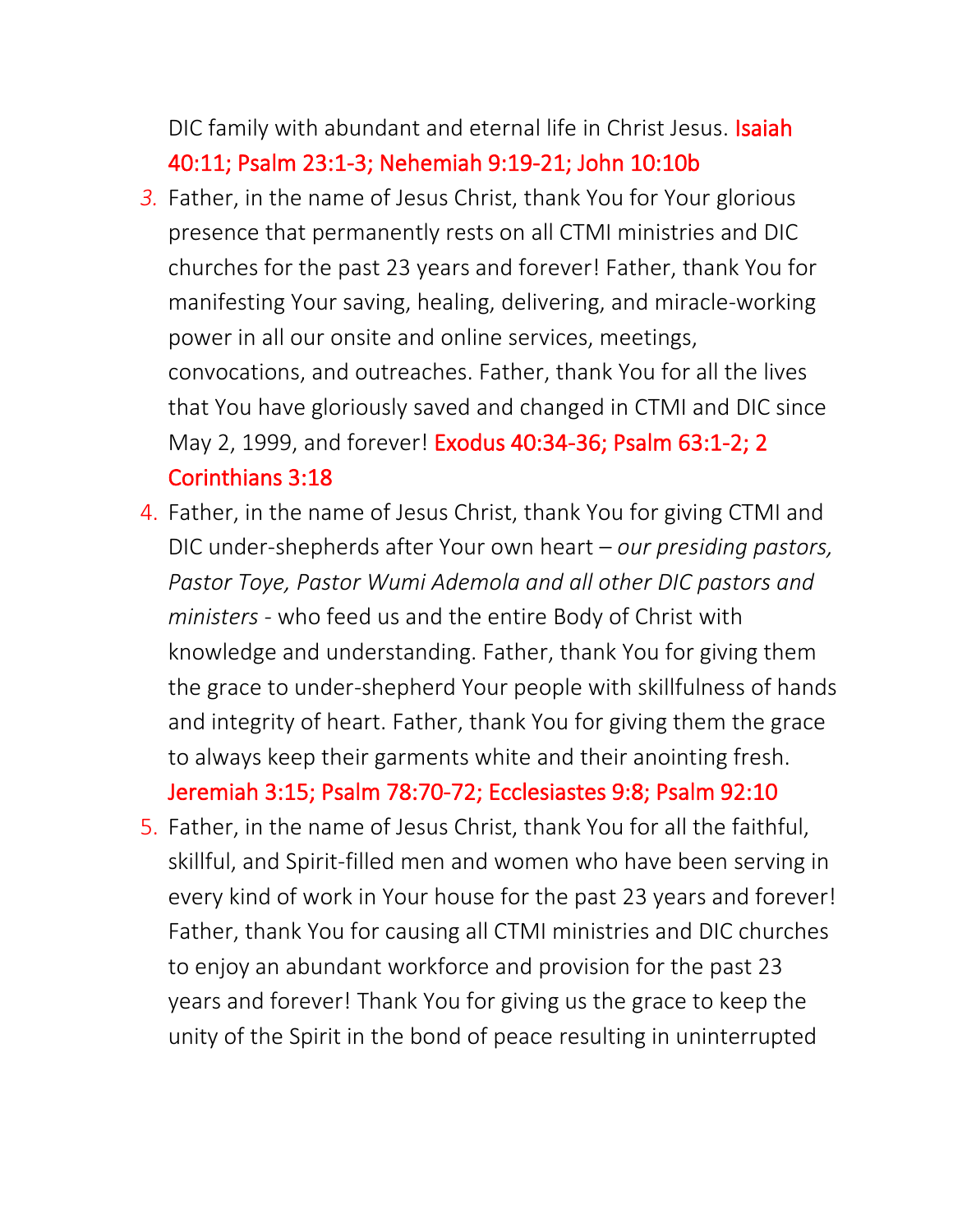growth and progress in all our churches and ministries. **Exodus** 36:1-2; 1 Chronicles 22:15-16; Ephesians 4:3,15-16

### Thursday, May 5<sup>th</sup> - Wednesday, May 11<sup>th</sup>, 2022

- *1.* Father, in the name of Jesus Christ, thank You for the uncountable wonderful works which You have done in CTMI and DIC these past 23 years! Father, thank You for Your manifold mercies and great goodness that You have bestowed on the entire house of CTMI and DIC according to the multitude of Your loving-kindness. Father, thank You for blessing us with unprecedented spiritual, numerical, financial, global, and influential growth for the past 23 years and forever! Nehemiah 9:19; Isaiah 63:7-8; Psalm 65:9-10
- 2. Father, in the name of Jesus Christ, thank You for giving Your son, Pastor Toye Ademola wisdom and exceedingly great understanding, to successfully pastor Your people and oversee Your work these past 23 years and forever! Father, thank You for giving him the grace to be a man after Your heart who will always do Your will and obey Your voice. Father, thank You for giving him the grace to keep all the sheep that You have given him, and present all CTMI and DIC members as chaste virgins to Christ on that glorious day! 1 Kings 4:29-30**;** Acts 13:22; John 10:27-29; 2 Corinthians 11:2
- 3. Father, in the name of Jesus Christ, thank You for leading CTMI and DIC by Your Holy Spirit, in all our journeys these past 23years and forever. Thank You for showing Your glory and greatness in all our onsite and online services, meetings, convocations, and outreaches for the past 23 years and forever! Father, thank You for all the wonderful miracles of salvation, healing, and deliverance that You have being working among us since May 2,1999 and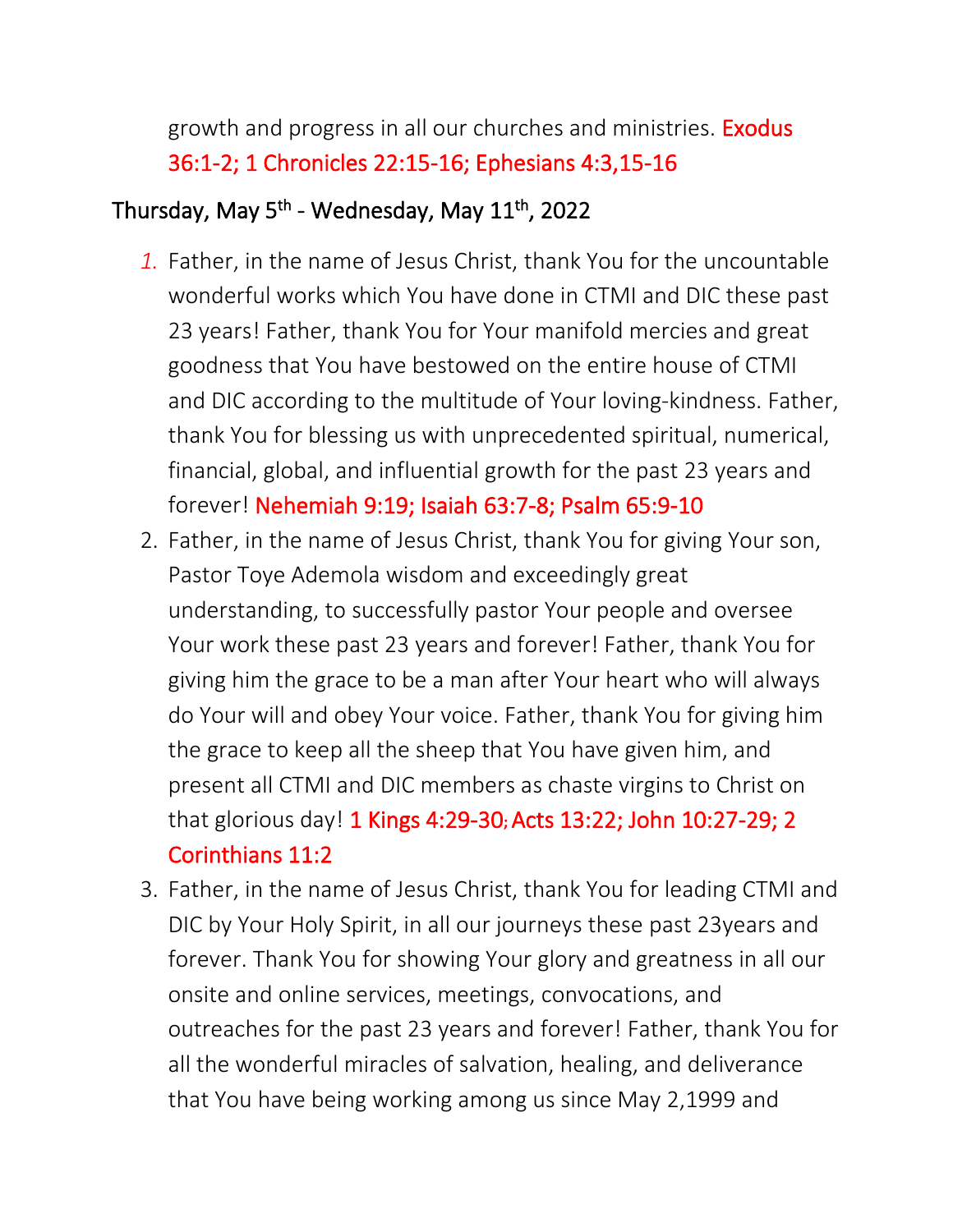forever! Exodus 40:36-38; Romans 8:14; Deuteronomy 5:24; Mark 16:20

- 4. Father, in the name of Jesus Christ, thank You for blessing CTMI and DIC indeed and enlarging our territory these past 23 years and forever! Father, thank You for all the great doors that You have opened for us, locally, nationally, and globally these past 23 years and forever! Father, thank You for cutting off every adversary and bringing CTMI and DIC into all places, countries, and continents on earth! 1 Chronicles 4:10; 1 Corinthians 16:9; Exodus 23:20-23
- 5. Father, in the name of Jesus Christ, thank You for being an impenetrable wall of fire around CTMI and DIC for the past 23 years and forever! Father, thank You for pouring Your Spirit of grace and supplications on the entire house of CTMI and DIC, keeping the fire of prayer burning on all our altars. Father, thank You for making the entire CTMI and DIC family to be houses of prayer and power for all nations! Zechariah 2:5; Zechariah 12:10a; Leviticus 6:12-13; Isaiah 56:7

### Thursday, May 12<sup>th</sup> - Wednesday, May 18<sup>th</sup>, 2022

1. Father, in the name of Jesus Christ, thank You for Your heavens that have remained open over the entire CTMI and DIC family for the past 23 years and forever! Father, thank You for the continuous outpouring of the rain of Your Spirit upon all CTMI ministries, DIC churches and families for the past 23 years and forever! Father, thank You for raising CTMI and DIC to new levels of greater glory in this our 23<sup>rd</sup> year and forever! Deuteronomy 28:12; Zechariah 10:1; Haggai 2:9; 2 Corinthians 3:18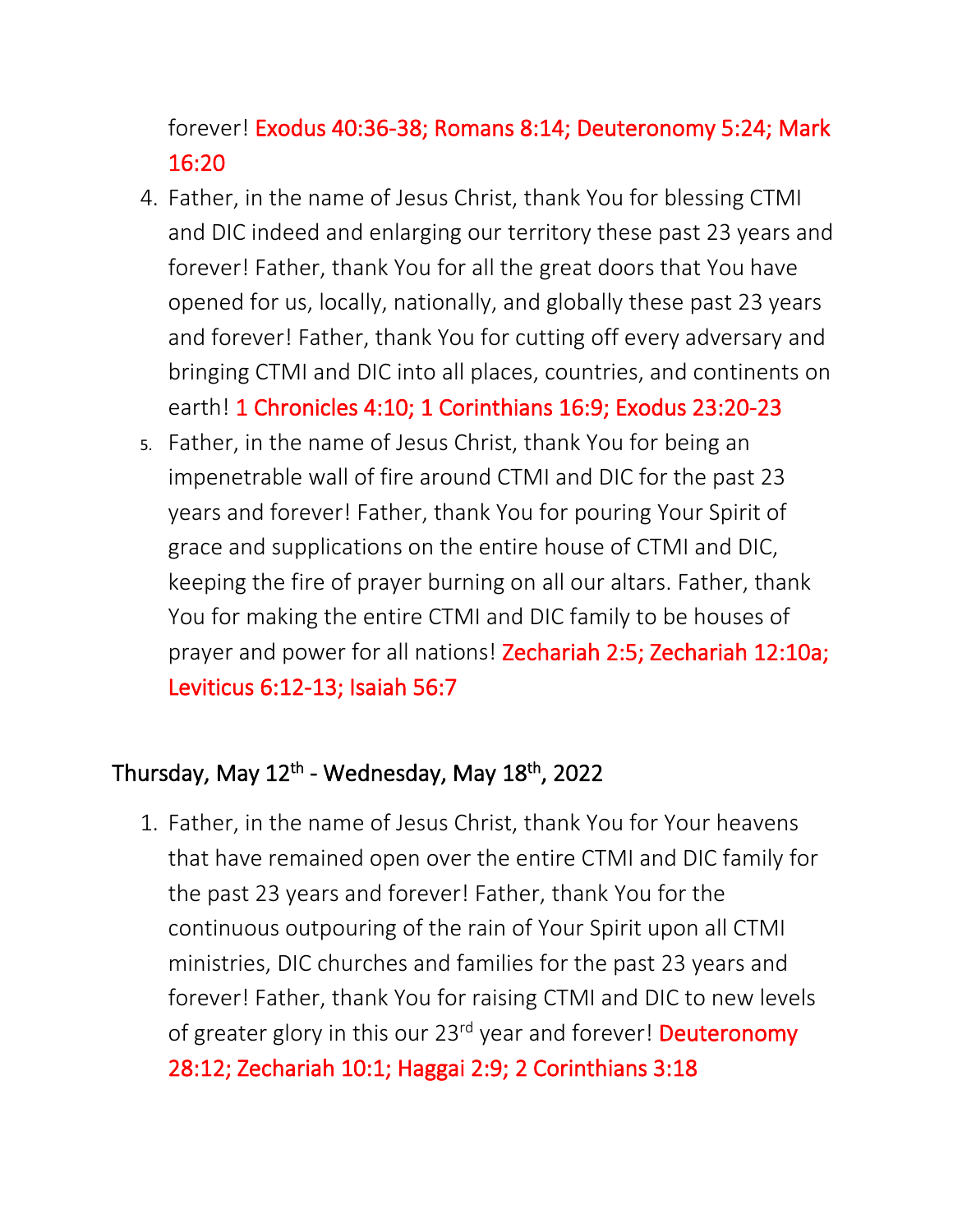- 2. Father, in the name of Jesus Christ, thank You for the Angel of Your presence that has saved and carried CTMI and DIC for the past 23 years and forever! Father, thank You for redeeming the entire CTMI and DIC family out of all trouble these past 23 years and forever! Thank You for giving us rest on every side, and for building and prospering all CTMI ministries, DIC churches and families for past 23 years and forever! Isaiah 63:8-9; Psalm 25:22; 2 Chronicles 14:6-7
- 3. Father, in the name of Jesus Christ, thank You for blessing all CTMI ministries and DIC churches and making us to be a great blessing to all families on earth for the past 23 years and forever! Father, thank You for every person that You saved, healed, delivered, and blessed through CTMI ministries and DIC churches these past 23 years and forever! Father, thank You for making the entire CTMI and DIC to be mountains of holiness, salvation, breakthrough, healing, and deliverance for all peoples! Genesis 12:2-3; Psalm 92:12-13; Obadiah 1:17
- 4. Father, in the name of Jesus Christ, thank You for giving the entire CTMI and DIC family the grace to dwell together in unity for the past 23 years and forever! Father, thank You for keeping all CTMI ministries and churches DIC in the secret place of Your presence, away from the spirit of strife and division! Father, thank You for pouring Your Spirit of love upon all CTMI ministries and DIC churches, making us to abound in love to one another and to all! Psalm 133; Psalm 31:20; Romans 5:5; 1 Thessalonians 3:12
- 5. Father, in the name of Jesus Christ, thank You for the fragrance of Your word that You have been diffusing from all CTMI and DIC altars for the past 23 years and forever! Father, thank You for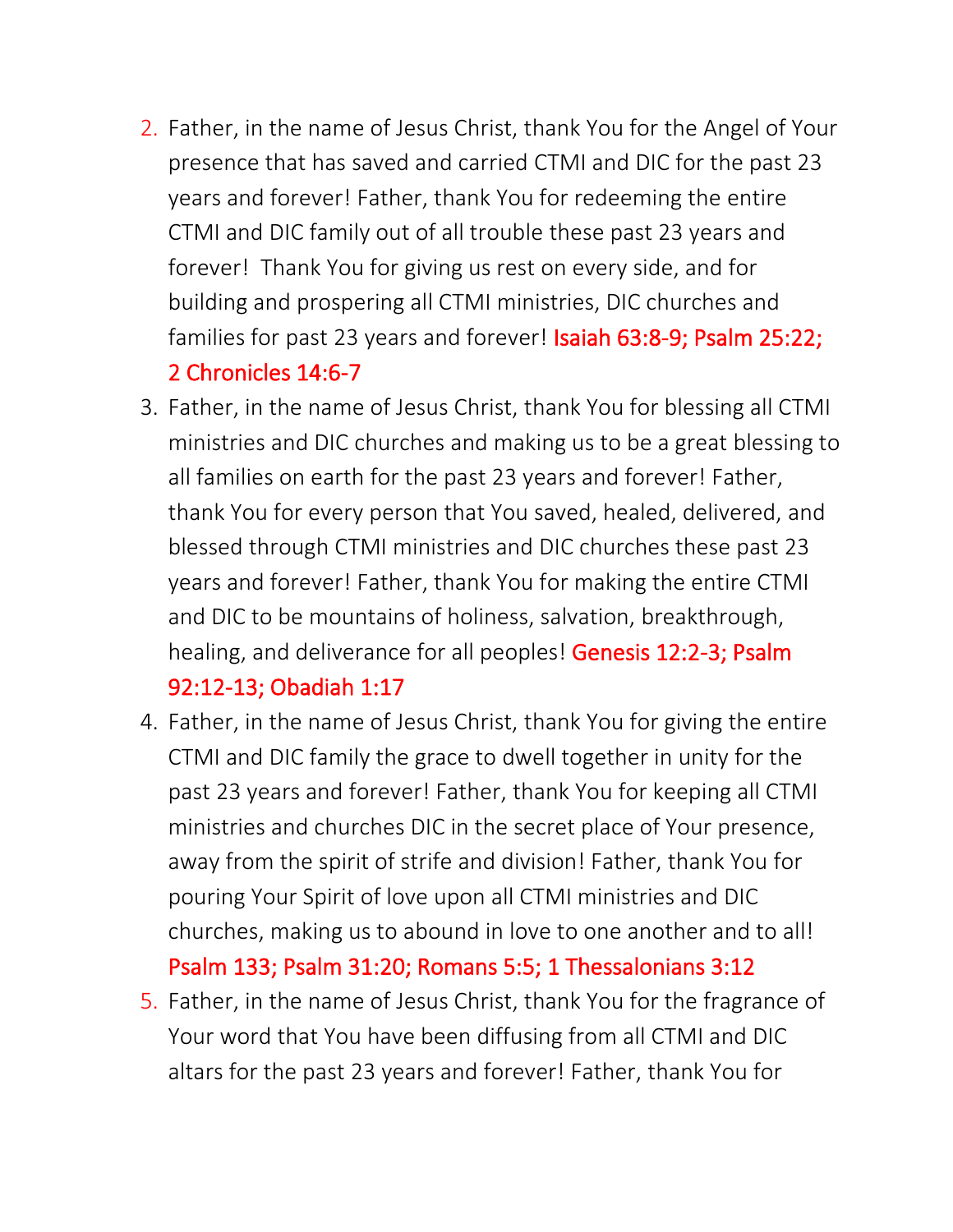saving, sanctifying, healing, delivering, and transforming us by the power of Your word these past 23 years and forever! 2 Corinthians 2:14; John 17:17; Psalm 107:20; 3 Corinthians 3:18

#### Thursday, May 19<sup>th</sup> - Wednesday, May 25<sup>th</sup>, 2022

- 1. Father, in the name of Jesus Christ, thank You for being our faithful Ebenezer who has been helping CTMI and DIC for the past 23 years and forever! Father, thank You for helping all CTMI ministries and DIC churches to remain in strength, full of Your Spirit and power. Thank You for giving us the grace to keep growing from strength to strength, glory to glory, and grace to grace! 1 Samuel 7:12; Genesis 49:24-25; 2 Corinthians 3:18
- 2. Father, in the name of Jesus Christ, thank You for sending continuous help to all CTMI ministries and DIC churches for the past 23 years and forever! Father, thank You for all the mighty men and women that have been faithfully serving You in CTMI and DIC from the inception and forever! Father, thank You for giving all of us the grace to remain faithful till the end, and receive our full reward! Psalm 20:1-2; 1 Chronicles 12:21-22; 2 John 1:8
- 3. Father, in the name of Jesus Christ, thank You for faithfully establishing CTMI and DIC on Your holy mountain for the past 23 years and forever! Father, thank You for bringing great multitudes from all nations to CTMI and DIC online and onsite services, meetings, convocation, and outreaches to hear Your word and be healed of all their infirmities. Father, thank You for making everyone that You bring to CTMI and DIC to be rooted, built up, and established in Christ forever! Isaiah 2:2-3; Luke 5:15; Colossians 2:6-7